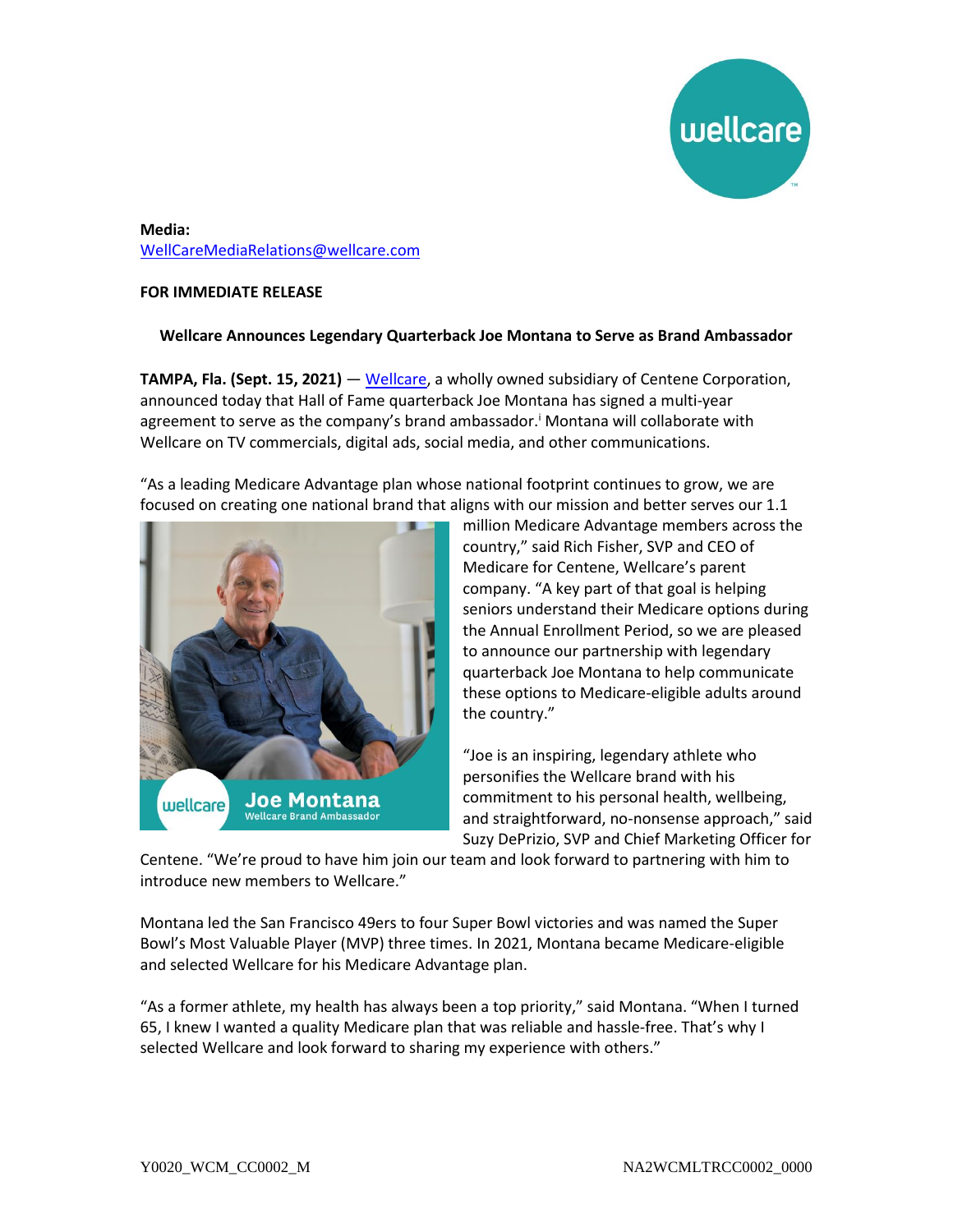

In September, Wellcar[e announced](https://www.prnewswire.com/news-releases/wellcare-announces-refreshed-brand-in-effort-to-better-serve-medicare-members-301366933.html) a refreshed corporate Medicare Advantage brand to better align with the company's mission and strategy to build stronger brand awareness and engage directly with its members. The brand will take a more straightforward approach in tone and voice to deliver on its brand promise to offer an easy, hassle-free experience, so members can focus on staying healthy, not on their health insurance.

To learn more about Medicare options with Wellcare, visit [www.meetwellcare.com.](http://www.meetwellcare.com/)

## **About Wellcare**

For more than 20 years, Wellcare has offered a range of Medicare products, including Medicare Advantage and Medicare Prescription Drug Plans (PDP), which offer affordable coverage beyond Original Medicare. Today, the company offers benefits with every Medicare beneficiary in mind, such as dental, hearing and vision services; Flex Cards to assist with co-pays; transportation services; telehealth visits; wellness and fitness programs; in-home support services; and special supplemental benefits for the chronically ill. Wellcare is a wholly owned subsidiary of Centene Corporation, a leading multi-national healthcare enterprise committed to transforming the health of the community, one person at a time. Beginning Jan. 1, 2022, Centene's Medicare brands, including Allwell, Health Net, Fidelis Care, Trillium Advantage, 'Ohana Health Plan, and TexanPlus will transition to the Wellcare brand. For more information about Wellcare, visit [www.wellcare.com](http://www.wellcare.com/) and follow them o[n Facebook.](https://www.facebook.com/WellcareMedicare)

### **About Centene**

Centene Corporation, a Fortune 25 company, is a leading multi-national healthcare enterprise that is committed to helping people live healthier lives. The Company takes a local approach – with local brands and local teams – to provide fully integrated, high-quality, and cost-effective services to government-sponsored and commercial healthcare programs, focusing on underinsured and uninsured individuals. Centene offers affordable and high-quality products to nearly 1 in 15 individuals across the nation, including Medicaid and Medicare members (including Medicare Prescription Drug Plans) as well as individuals and families served by the Health Insurance Marketplace, the TRICARE program, and individuals in correctional facilities. The Company also serves several international markets, and contracts with other healthcare and commercial organizations to provide a variety of specialty services focused on treating the whole person. Centene focuses on long-term growth and the development of its people, systems and capabilities so that it can better serve its members, providers, local communities, and government partners.

### **Forward-Looking Statements**

All statements, other than statements of current or historical fact, contained in this press release are forward-looking statements. Without limiting the foregoing, forward-looking statements often use words such as "believe," "anticipate," "plan," "expect," "estimate," "intend," "seek," "target," "goal," "may," "will," "would," "could," "should," "can," "continue" and other similar words or expressions (and the negative thereof). Centene (the Company, our, or we) intends such forward-looking statements to be covered by the safe-harbor provisions for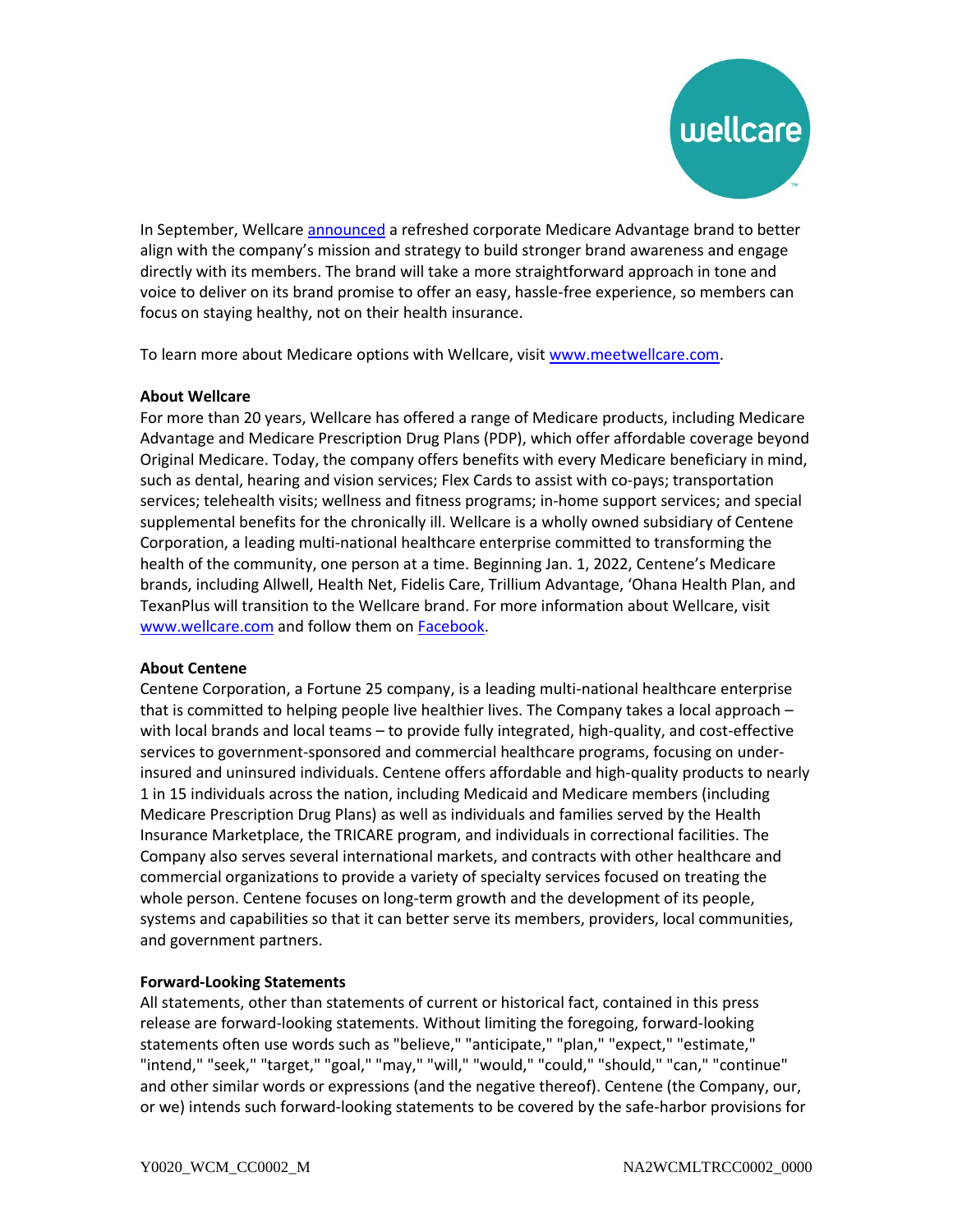

forward-looking statements contained in the Private Securities Litigation Reform Act of 1995, and we are including this statement for purposes of complying with these safe-harbor provisions. In particular, these statements include, without limitation, statements about our future operating or financial performance, market opportunity, growth strategy, competition, expected activities in completed and future acquisitions, including statements about the impact of our proposed acquisition of Magellan Health (the Magellan Acquisition), our completed acquisition of WellCare Health Plans, Inc. (WellCare and such acquisition, the WellCare Acquisition), other recent and future acquisitions, investments, the adequacy of our available cash resources and our settlements with Ohio and Mississippi to resolve claims and/or allegations made by those states with regard to past practices at Envolve Pharmacy Solutions, Inc. (Envolve), as our pharmacy benefits manager (PBM) subsidiary, and other possible future claims and settlements related to the past practices at Envolve and our ability to settle claims with other states within the reserve estimate we have recorded and on other acceptable terms, or at all. These forward-looking statements reflect our current views with respect to future events and are based on numerous assumptions and assessments made by us in light of our experience and perception of historical trends, current conditions, business strategies, operating environments, future developments and other factors we believe appropriate. By their nature, forward-looking statements involve known and unknown risks and uncertainties and are subject to change because they relate to events and depend on circumstances that will occur in the future, including economic, regulatory, competitive and other factors that may cause our or our industry's actual results, levels of activity, performance or achievements to be materially different from any future results, levels of activity, performance or achievements expressed or implied by these forward-looking statements. These statements are not guarantees of future performance and are subject to risks, uncertainties and assumptions. All forward-looking statements included in this press release are based on information available to us on the date hereof. Except as may be otherwise required by law, we undertake no obligation to update or revise the forward-looking statements included in this press release, whether as a result of new information, future events or otherwise, after the date hereof. You should not place undue reliance on any forward-looking statements, as actual results may differ materially from projections, estimates, or other forward-looking statements due to a variety of important factors, variables and events including, but not limited to: the impact of COVID-19 on global markets, economic conditions, the healthcare industry and our results of operations and the response by governments and other third parties; the risk that regulatory or other approvals required for the Magellan Acquisition may be delayed or not obtained or are subject to unanticipated conditions that could require the exertion of management's time and our resources or otherwise have an adverse effect on us; the possibility that certain conditions to the consummation of the Magellan Acquisition will not be satisfied or completed on a timely basis and accordingly, the Magellan Acquisition may not be consummated on a timely basis or at all; uncertainty as to the expected financial performance of the combined company following completion of the Magellan Acquisition; the possibility that the expected synergies and value creation from the Magellan Acquisition or the WellCare Acquisition (or other acquired businesses) will not be realized, or will not be realized within the respective expected time periods; the risk that unexpected costs will be incurred in connection with the completion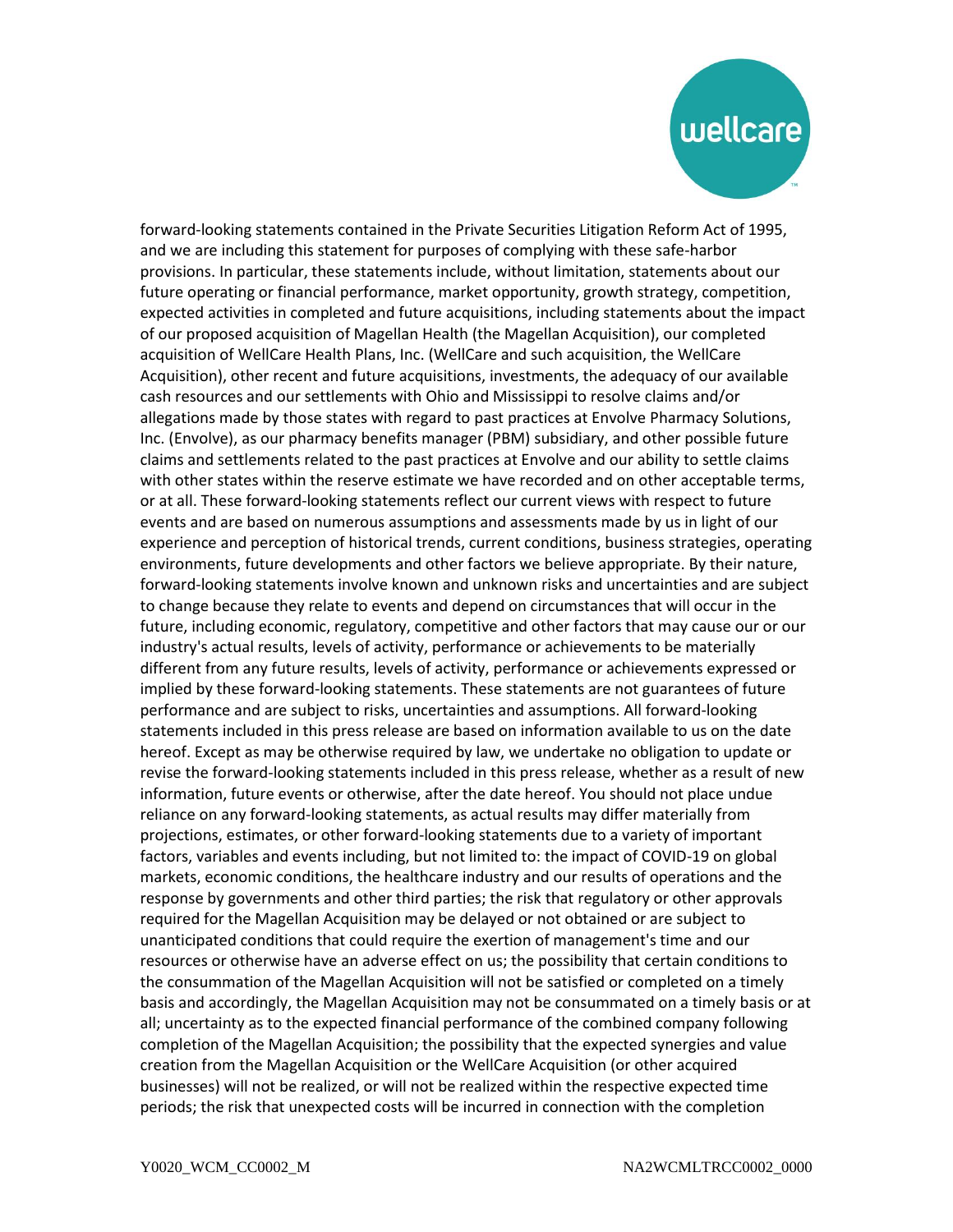

and/or integration of the Magellan Acquisition or that the integration of Magellan Health will be more difficult or time consuming than expected; the risk that potential litigation in connection with the Magellan Acquisition may affect the timing or occurrence of the Magellan Acquisition or result in significant costs of defense, indemnification and liability; a downgrade of the credit rating of our indebtedness; the inability to retain key personnel; disruption from the announcement, pendency, completion and/or integration of the Magellan Acquisition or from the integration of the WellCare Acquisition, or similar risks from other acquisitions we may announce or complete from time to time, including potential adverse reactions or changes to business relationships with customers, employees, suppliers or regulators, making it more difficult to maintain business and operational relationships; our ability to accurately predict and effectively manage health benefits and other operating expenses and reserves, including fluctuations in medical utilization rates due to the impact of COVID-19; competition; membership and revenue declines or unexpected trends; changes in healthcare practices, new technologies and advances in medicine; increased healthcare costs; changes in economic, political or market conditions; changes in federal or state laws or regulations, including changes with respect to income tax reform or government healthcare programs as well as changes with respect to the Patient Protection and Affordable Care Act and the Health Care and Education Affordability Reconciliation Act (collectively referred to as the ACA) and any regulations enacted thereunder that may result from changing political conditions, the new administration or judicial actions; rate cuts or other payment reductions or delays by governmental payors and other risks and uncertainties affecting our government businesses; our ability to adequately price products; tax matters; disasters or major epidemics; changes in expected contract start dates; provider, state, federal, foreign and other contract changes and timing of regulatory approval of contracts; the expiration, suspension, or termination of our contracts with federal or state governments (including, but not limited to, Medicaid, Medicare, TRICARE or other customers); the difficulty of predicting the timing or outcome of legal or regulatory proceedings or matters, including claims against our PBM business or whether additional claims, reviews or investigations relating to our PBM business will be brought by states, the federal government or shareholder litigants, or government investigations; challenges to our contract awards; cyberattacks or other privacy or data security incidents; the exertion of management's time and our resources, and other expenses incurred and business changes required in connection with complying with the undertakings in connection with any regulatory, governmental or third party consents or approvals for acquisitions, including the Magellan Acquisition; disruption caused by significant completed and pending acquisitions making it more difficult to maintain business and operational relationships; the risk that unexpected costs will be incurred in connection with the completion and/or integration of acquisition transactions; changes in expected closing dates, estimated purchase price and accretion for acquisitions; the risk that acquired businesses will not be integrated successfully; restrictions and limitations in connection with our indebtedness; our ability to maintain or achieve improvement in the Centers for Medicare and Medicaid Services (CMS) Star ratings and maintain or achieve improvement in other quality scores in each case that can impact revenue and future growth; availability of debt and equity financing, on terms that are favorable to us; inflation; foreign currency fluctuations and risks and uncertainties discussed in the reports that Centene has filed with the Securities and Exchange